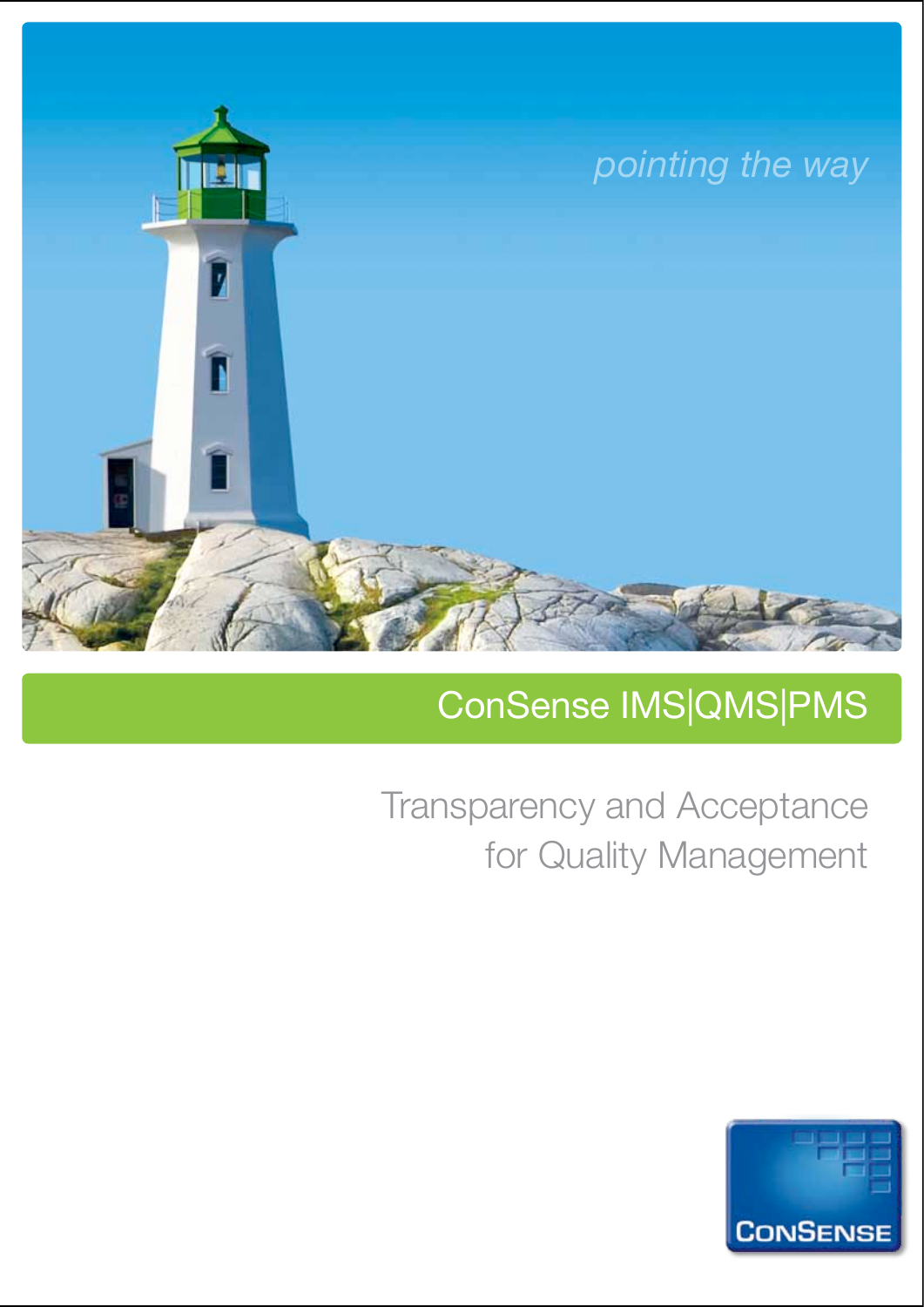

# Transparency and Acceptance

**In order to make full use of the actual benefits of a quality management system or an integrated management system, employees must be given quick and easy access to the information that is relevant for them.**

**Here, this information must always be up to date and correct. This is only possible in the long term if the time and effort it takes to manage the system and keep it up to date is low for everyone involved.**

**With the software solutions ConSense IMS|QMS|PMS, you have access to the perfect options for managing, maintaining and using quality management systems or integrated management systems.**

**ConSense will ease the workload of your quality management specialist, saves time and thus offers the best possible conditions for the step from a "QM secretary" to a quality manager!** The quality of the products and services is the basis for the success of your company. With a quality management system that is compliant with DIN ISO 9001 etc., employees have a tool at their disposal that enables them to continuously improve quality and processes. However, all too often QM systems disappear back into the dark in day-to-day work. They only see the light of day again when the next certification is imminent – completely wasting the potential for long-term and sustainable quality improvements!

# **With the aid of the software solutions ConSense IMS|QMS|PMS, committed quality management specialists can shed light on the QM system:**

- Personalization focuses attention on what is crucial
- Ease of use improves acceptance
- Automation takes the burden of routine tasks away from the quality management specialist
- Benefits are boosted through up-to-date and transparent information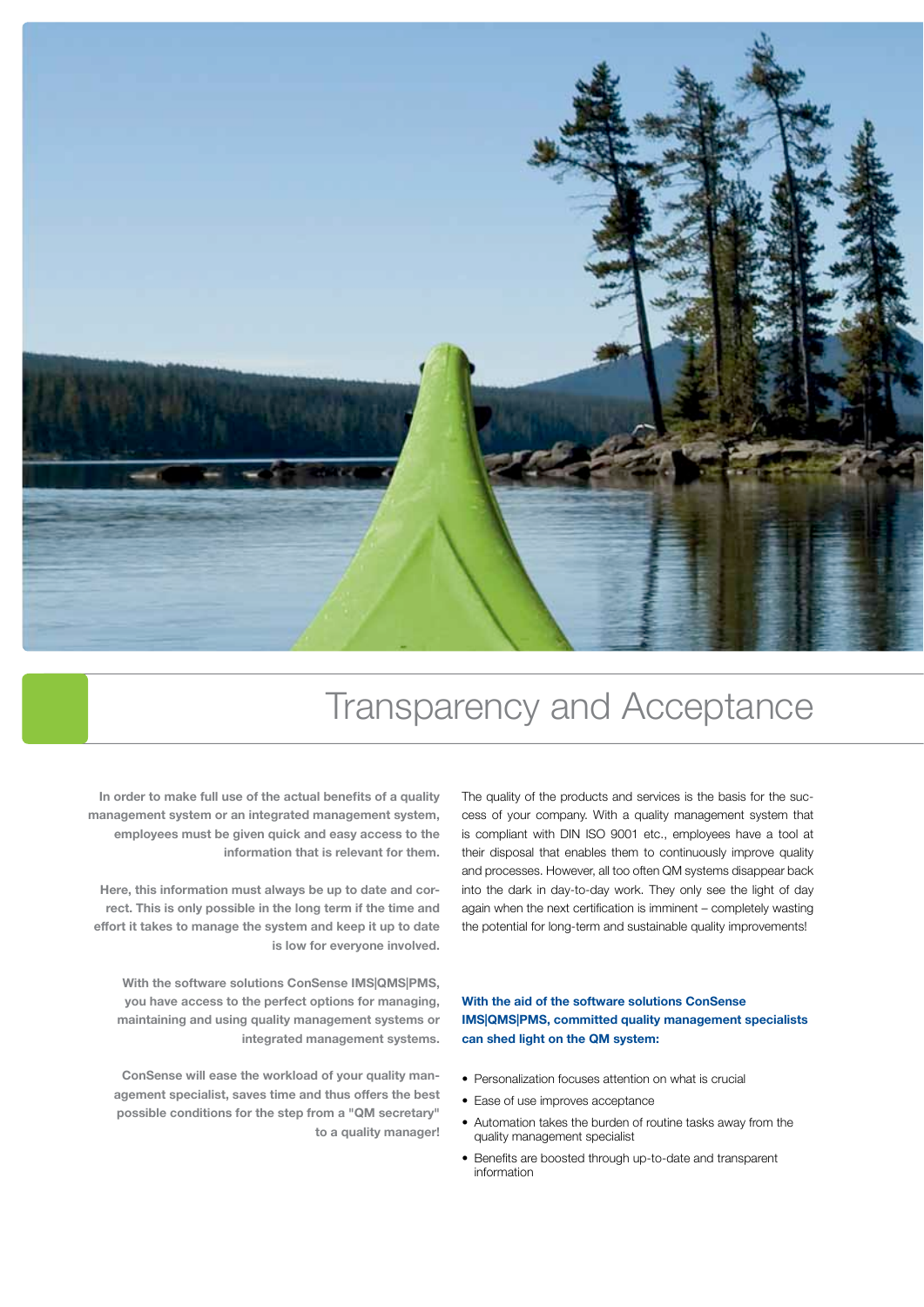#### **Personalization delivers a clearer overview**

Relevant Documents

Key Figures ingnal.

**eon** jalan Jee

**DESCRIPTION VALUES** 000 (milest loanse Moore) 21

er de

The ConSense software selectively puts together all of the relevant information for each employee. For example, pending tasks and upcoming appointments are displayed for the responsible people, and managers can view the current key performance indicators, HR information etc. Of course, all employees also have fast access to all the processes and documents that are important for them. Version changes are compiled for each individual, making them transparent and therefore easy to follow.

My Profile

Current Events

Modifications boter rent a han tanisa 40 D Linn point 1. 1944 here a Seaton 4-1)<br>anno 21 ann 21 ann 21

to terri

#### **Easy navigation improves employee motivation**

With the graphical process representation and simple navigation, the ConSense software increases employee motivation and acceptance of the QM system. Users can navigate easily and intuitively through their company processes – including at detailed subprocess level. All required information (e.g. relating to individual process steps) is displayed directly. You are only a mouse click away from opening linked documents, checklists etc. Here, the ConSense software solutions automatically ensure that the links to relevant documents are always kept up to date. Documents can be moved across the entire system without any loss of functionality.

#### **Integrated process modelling**

The integrated process editor enables fast and simple modelling of processes. Thanks to the intuitive operation and the ability to adapt the modelling tools to your requirements, you can design the processes to accurately reflect what actually happens. Here, the software does not impose any requirements in terms of the quality philosophy or process modelling – you can easily adopt your established system 1:1 into the new environment. Defined interfaces (e.g. Business Process Modeling Notation – BPMN) ensure that your existing process descriptions can be easily integrated into the ConSense solutions.

#### **Documentation with automatic functions**

The ConSense solutions take care of all aspects of the administration and controlling of all important documents. All document types are supported – including Microsoft® Office or OpenOffice documents, CAD drawings or images and videos, and of course including the relevant editing and revision control options. Old versions of processes and documents are automatically archived and are therefore always available for inspection. You can then directly embed the documents from your QM system in the process sequences.

#### **Paper documentation as an alternative**

With ConSense IMS|QMS|PMS, companies can manage and use their management systems fully electronically. However, in some situations it may still be necessary to provide paper-based handbooks. With the aid of the specially optimised print output options (incl. integrated change management), ConSense always makes the latest released revision available.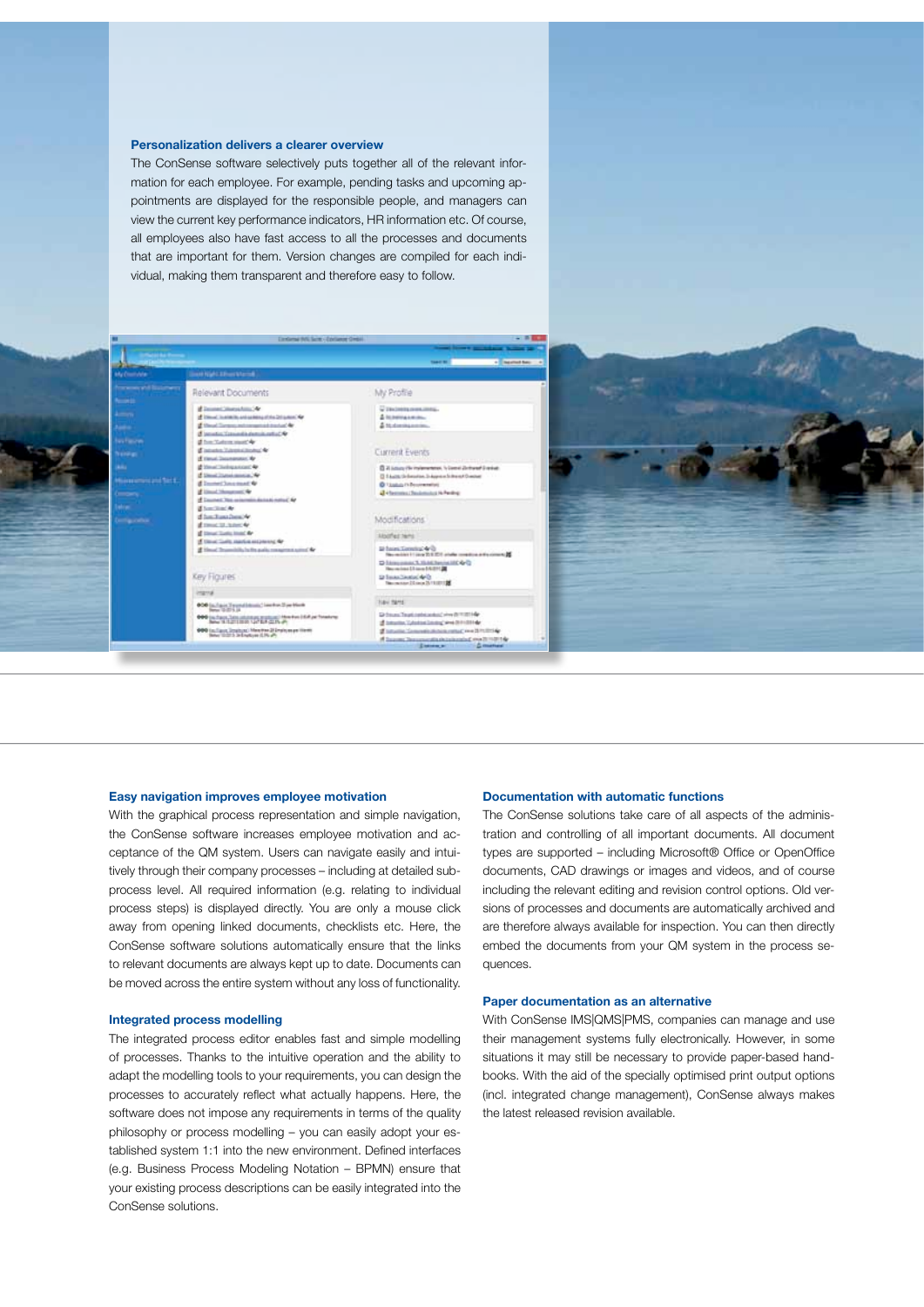"A high level of acceptance among employees is a vital prerequisite for the success of a QM system."



## **Workflow optimises the release process**

The ConSense solutions will assist you with changes, reviews and releases, as well as with auditing your processes and documents.

Pending tasks are forwarded to the relevant persons via the integrated workflow control. Completion of activities is automatically checked, and reminders are sent out where necessary.

The history of activities (e.g. changes, reviews and releases) is automatically recorded in the process, and the relevant employees are informed by e-mail about status changes.

If an employee accesses a process or document, then the currently released revision is always displayed. Other revisions are marked accordingly and blocked for the employee to ensure that invalid documents are never used.



#### **Standards on hand for certification**

The IMS|QMS|PMS solutions from ConSense will assist you with preparation work for certification and will help to reduce the actual workload involved. All of the required standards, such as ISO 9001 (Quality), ISO 14001 (Environment) or OHSAS 18001 (Occupational Health & Safety) are managed, including process representation, handbooks, audits etc. The links between certain standards and processes is clearly presented.

## **Automated reporting for greater transparency**

With automatically generated and up-to-date reports at your disposal at all times, you can always stay on top of the status of your QM system. For example, the frequency with which processes and documents are amended is transparently analysed, and clear lists show the status with regard to reviews, releases and internal auditing etc.

### **Minimal IT requirements**

The ConSense software is not only the perfect solution for quality management specialists. The IT department will also benefit from its seamless and easy integration into existing company structures.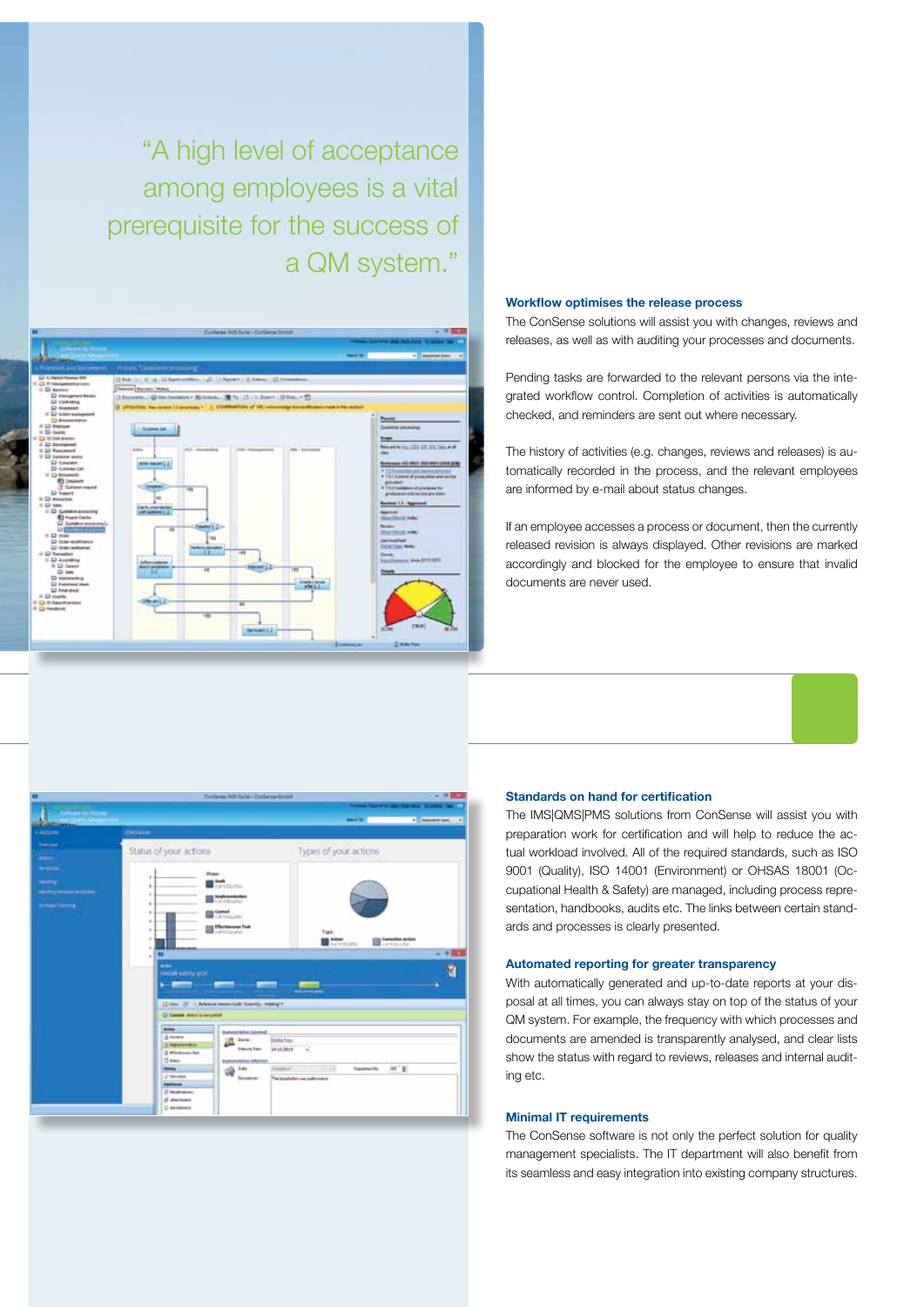"Technology, Organization, People Our Strength is to look at all Aspects of QM Projects."

> An overview of our products **At a Glance**



#### **About ConSense**

ConSense GmbH supports companies in all aspects of management systems.

We employ a holistic, process-oriented approach. We start by taking stock of your existing processes, and then we draw up a concept, which we then implement and roll-out. Together with our customers, ConSense not only develops innovative strategies and concepts, but also helps them with the specific details relating to technical, organizational and HR implementation.

#### **ConSense IMS|QMS|PMS**

With the products ConSense IMS (for integrated management systems), ConSense QMS (for quality management systems) and ConSense PMS (for process management systems), ConSense covers the full bandwidth of modern CAQ solutions.

With support from several standards and access for any number of employees at different sites, ConSense can be scaled for any company size and industry.

Optional modules – e.g. for key performance indicators or complaints processing – can also be used to tailor the ConSense CAQ solutions to individual requirements.

### **The advantages of ConSense software solutions:**

- Reduced administration thanks to a reduction in timeintensive routine/update activities.
- Increased acceptance and practical benefits of management systems in the company thanks to the intuitive graphical process representation.
- Personalized information reduces the workload involved in using the management system at all employee levels.
- Administration of all required management systems and standards, including process representation, handbooks, audits etc.
- Creation of uninterrupted revision control for processes, documents, handbook sections etc. with automatically generated revision histories.
- Support for all document types (e.g. Microsoft® Office, OpenOffice, CAD and multimedia files etc.).
- They enable companies to take the step from quality management to knowledge management.
- Integrated process editor ensures a uniform appearance.
- Integration in existing Intranet and Internet solutions is made possible.

# **Service**

Do you have any questions? Do you require further information?

**+49 (0)241/990 93 93 - 0**